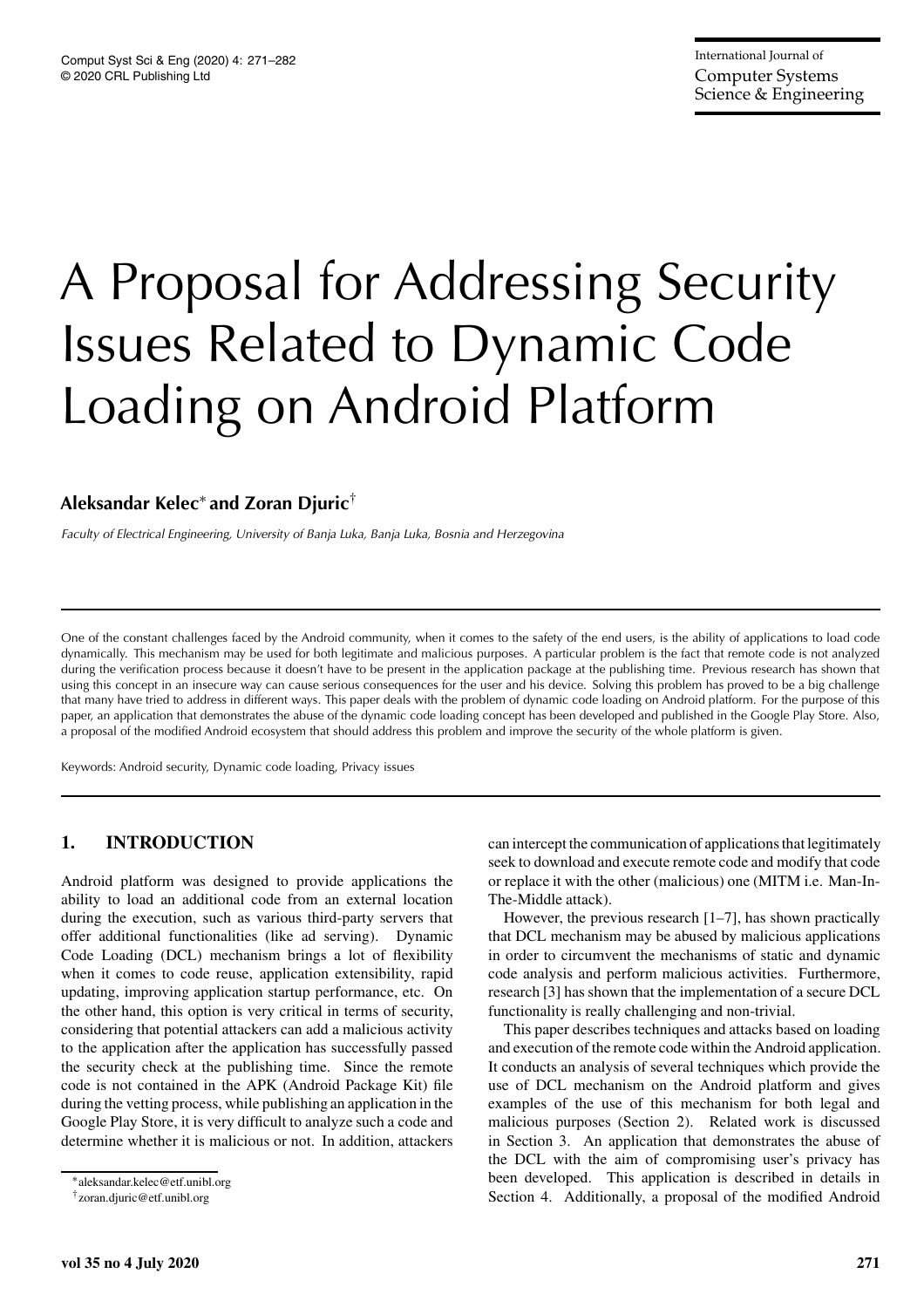ecosystem that could address the problem of verification of code that applications load at runtime is given in Section 5. The proposed solution introduces two additional components to the Android ecosystem - DCLVerifier service and verification server, which are in charge of detection and verification of the code that applications load during runtime. Section 6 describes testing and evaluation of the proposed system. Limitations of the proposed system and segments which could be improved are discussed in Section 7. Before concluding the paper, the comparison of the proposed solution with the existing solutions is given in Section 8.

#### **2. MOTIVATION FOR DCL**

There are various situations where it is suitable to use DCL techniques [3, 8, 9]. Previous research [3] has shown that 9.25% of 1,632 popular applications (including Facebook) from the Google Play store use DCL. Aysan and Sen [10] showed that 19.60% of 25,000 applications from three different markets use DCL for the purpose of updating. The research conducted by Maier et al. [11] on a sample of 14,885 malicious and 22,032 benign applications, showed that 36.4% of malicious and 13.1% of benign applications use DCL. Spreitzenbarth et al. [9] have found that 24% of 36,000 applications from alternative sources use native calls. Thus, a growing trend of applications that use DCL for different purposes can be noticed. These purposes include, but are not limited to, the following: new features testing, using common frameworks to extend application's functionality, updating third-party libraries which provide additional functionalities, using external modules to improve application performance and using add-ons.

## **2.1 Dynamic Code Loading Techniques**

The combination of Class loaders and Java reflection provides an efficient implementation of DCL. However, this feature can also be used for malicious purposes, as it allows the application to be extended at runtime with additional code. The existing state of the art static analyzers for mobile applications [12–14] assume that the code base does not change dynamically and the targets of reflection calls can be discovered in advance. AnserverBot Trojan [15] illustrates the abuse of DCL and reflection in order to circumvent the mechanisms of static code analysis and perform malicious activities. The name and location of the file are not known at compile time but are computed at runtime. Thus, a malicious code is allowed to be loaded during the application's execution.

The Context class allows the Android application to access its resources as well as the resources of the other applications. The example of abusing the context of the Swift keyboard application is demonstrated in [16]. This application provides the keyboard on the Samsung devices. The application is signed by a manufacturer's private key and runs with system privileges. The attackers used a MITM attack to modify the zip file that application was downloading during the update and added the malicious code into it. After the application unzips the file, the malicious code is executed with system privileges.

In order to load the code into the Java Runtime Environment, the programmer has to go through a well-defined API. On the other hand, loading and execution of a code from the native environment are significantly easier and are based on the execution of the arbitrary executables. While the previous research [3] has argued that attacks that originate from the native code are in the domain of theory, more recent studies [8, 17, 18] have demonstrated that they are practicable and may be various. Furthermore, they are resistant to most of the static application analyzers, because they occur below the layer of the Dalvik Virtual Machine (DVM). Rasthofer et al. [18] showed how to abuse the native code in order to circumvent the tools for automatic application analysis. They have concealed a malicious code within the native code, making it unreachable for tools that analyze Dalvik bytecode.

The PackageManagerService is responsible for managing the installation and uninstallation of applications on the Android OS. There are situations where an application requires a direct installation of the APK, thus circumventing legitimate online markets. PackageManagerService verifies the digital certificate of each APK file during its installation, but it can not verify the trust level of the certificate because any self-signed certificate is acceptable.

In addition to techniques for loading a code that is executed within the DVM or on the native level, there are mechanisms for loading the code which are interpreted by specific applications. A typical example is the web browser which executes an arbitrary script written in the JavaScript language. Moreover, Android provides a WebView component that is able to display the web page within the Android application.

#### **3. RELATED WORK**

Different studies have examined the influence of DCL on Android applications, during the past few years. Most of them successfully identified the problems that may arise in the case of various abuses of this approach.

Poeplau et al. [3] have identified the various uses of the DCL mechanism as well as techniques that provide an implementation of the DCL on the Android platform. They have developed a tool that detects vulnerabilities in the applications that use this mechanism, as well as a mechanism for code verification. This involves a series of modifications to the Android framework that should detect any attempt to load remote code.

Zhauniarovich et al. [1] have examined the problems of the static analysis of applications that use DCL. They have shown that a significant number of applications from different sources use DCL and reflection. Specifically, on a sample of 29,406 applications, they showed that 12.3% of applications use a DCL and 81.1% uses reflection. Their tool, StaDynA, combines static and dynamic analysis to detect hidden method calls that can load malicious code. StaDynA allows the application to load the code. Then, StaDynA loads the same code and submits it to the static analyzer. Thus, it is possible to extend the method call graph (MCG) of the application and provide enhanced accuracy of the tools for static analysis. This tool can be used by teams who analyze malicious applications to enhance the ability of detection of the suspicious samples.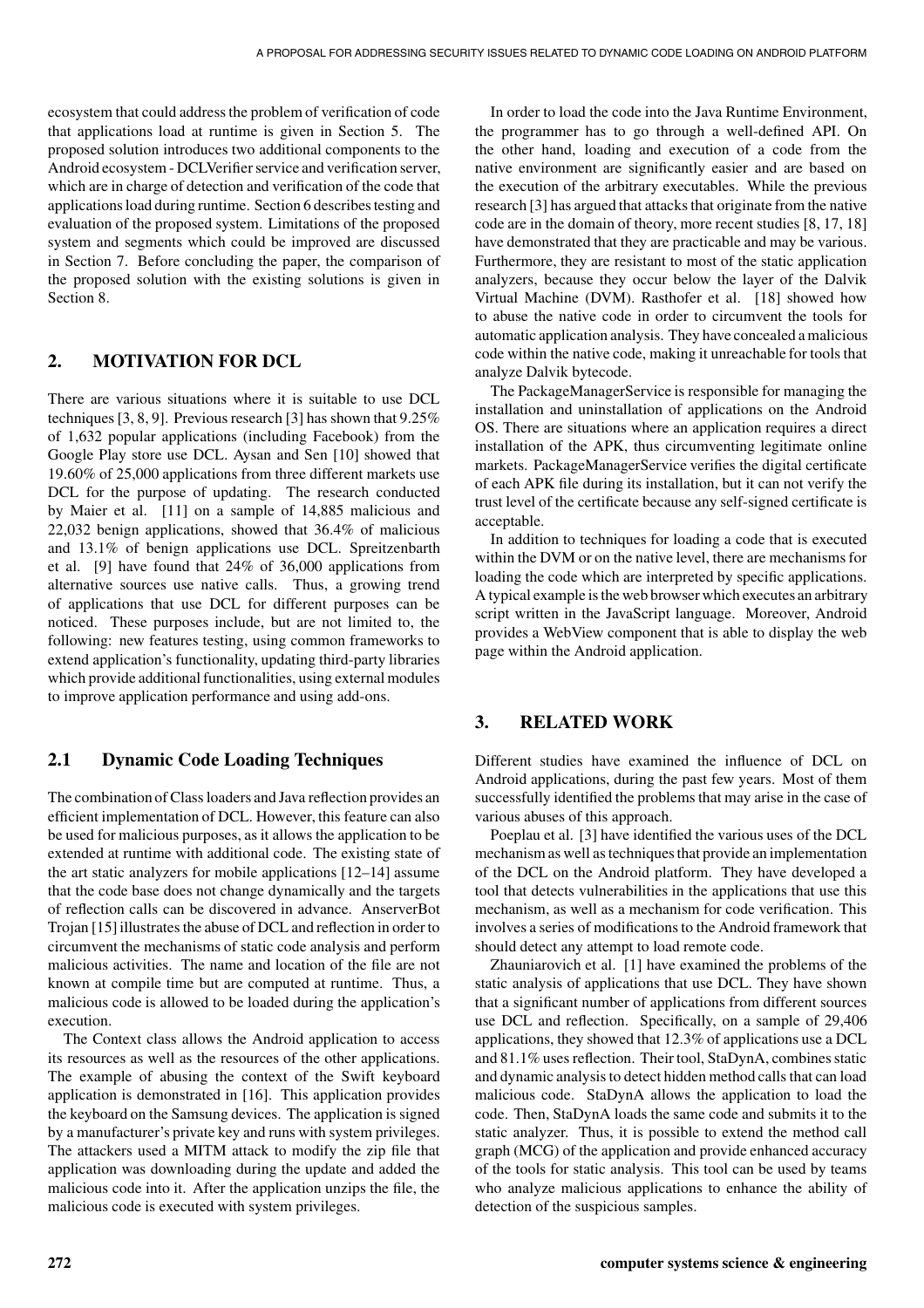Vidas and Christin [6] proposed a mechanism that alleviates the specific problem of verifying the authenticity of an application, to protect the user from repackaged applications that contain malicious code. Their tool, AppIntegrity, is based on creating a simple public-key infrastructure and using reverse package names for fetching the certificates for signing. This system protects applications from unauthorized repackaging and allows applications to safely download and load remote code which has been proven as legitimate.

Falsina et al. [5] have developed Grab 'N Run, the tool which consists of a protocol for the code verification as well as a set of libraries and APIs that could provide an implementation of the secure DCL mechanism. This tool is an important step forward when it comes to the secure implementation of the DCL. An application must include the library in order to use its services. In addition, Grab 'n Run contains an application-rewriting tool, which allows existing applications to use the secure APIs they were developed. This solution is based on the *DexClassLoader* class as well as corresponding API for the code loading, while other techniques that provide the implementation of DCL are not supported.

Ali-Gombe et al. [8] have presented AspectDroid, a system for dynamic analysis of applications which, among other things, focuses on DCL and reflection. The system is based on a static instrumentation of the bytecode at the compile time and detection of potential leaks of sensitive information. AspectDroid also includes a containment policy that allows defining the way in which sensitive calls can be restricted to the applications. In this way, the system can block execution of the code for which it is determined that it intends to send sensitive information to a remote location.

Athanasopoulos et al. [7] have studied applications that use third-party libraries containing native code. They showed that native code can completely modify the runtime environment, given that the native code is mapped to the same address space as well as the runtime environment, i.e. DVM. Their framework, NaClDroid, separates the native code from the application during the runtime and places it into the specific sandbox. Thus, the framework allows an application to use native calls, while concurrently preventing it from arbitrarily reading process memory, tampering with the Dalvik runtime, or directly accessing operating system interfaces, like system calls.

Spreitzenbarth et al. [9] developed a Mobile-sandbox which combines static and dynamic analysis in order to find any suspicious calls and activities. The results of the static analysis are used to guide dynamic analysis and extend coverage of executed code. The main purpose of this system is to provide malware investigators with an efficient tool for malicious behavior detection.

The problem of improper use of the DCL is characteristic not only for Android but also for the other mobile operating systems. Wang et al. [19] demonstrated issues related to verification of malicious applications on the iOS platform. They developed a proof of concept malicious iOS application that successfully passed the review process on Apple's App Store. The code submitted for review was benign, however, the application was able to update itself in order to introduce malicious control flows and to perform various illicit tasks.

#### **4. THE FAST NEWS APPLICATION**

Fast News [20] is an Android application developed with the aim to show that DCL mechanism can be abused in order to compromise user's privacy. The main purpose of this application is to provide the user with the latest news. Besides its main purpose, the application also performs one malicious activity: downloads and executes a malicious code that violates the user's privacy and steals confidential information.

Although Google has lately devoted significant attention to protecting user's privacy and providing a safe and secure environment for its users, the Fast News application shows that this is not applied sufficiently in practice. Android's Developer Program Policies Update from June 2017 has paid a special attention to the malicious behavior originating from the download of executable code [21]. They claim that an app distributed via Google Play may not modify, replace, or update itself using any method other than Google Play's update mechanism. Likewise, an app may not download executable code (e.g. dex, JAR, .so files) from a source other than Google Play. However, this paper shows that it is possible to publish an application that loads the code from the third-party server. The Fast News application has successfully passed all the tests during vetting process and found its place in the Google Play Store. Thus, it has become available to the users worldwide. Furthermore, three more applications have been published in September 2017, showing that Google does not apply mentioned policy properly. More details about these applications are given in the next section.

## **4.1 The Attack**

Fast News application provides users with the latest news. When the application is started, the first screen shows the news list, while in the background a remote code is downloaded and executed without the user's knowledge. This code tries to collect sensitive information from the device and send them to the remote server. Figure 1 shows the basic function of the Fast News application, as well as the attack that it performs. The working principle can be explained through the following six steps:

- 1. When started, the application sends a request to the server for the latest news. In order to create a response, the server contacts certain free online services, which return the latest news, in the RSS format. Thereafter, the server parses those responses and sends the final response to the application with the latest news in JSON format.
- 2. After receiving the response, the application parses it and displays to the user a list of news articles.
- 3. Then, the application sends another request, without the user's knowledge, requesting an APK file which contains a malicious code. Sending request, as well as downloading and storing APK file in the memory of the device, is performed within an AsyncTask. Thus, the main thread runs without interrupts, so the user will not find anything suspicious. In addition, the application checks whether the device is connected to a WiFi network before sending the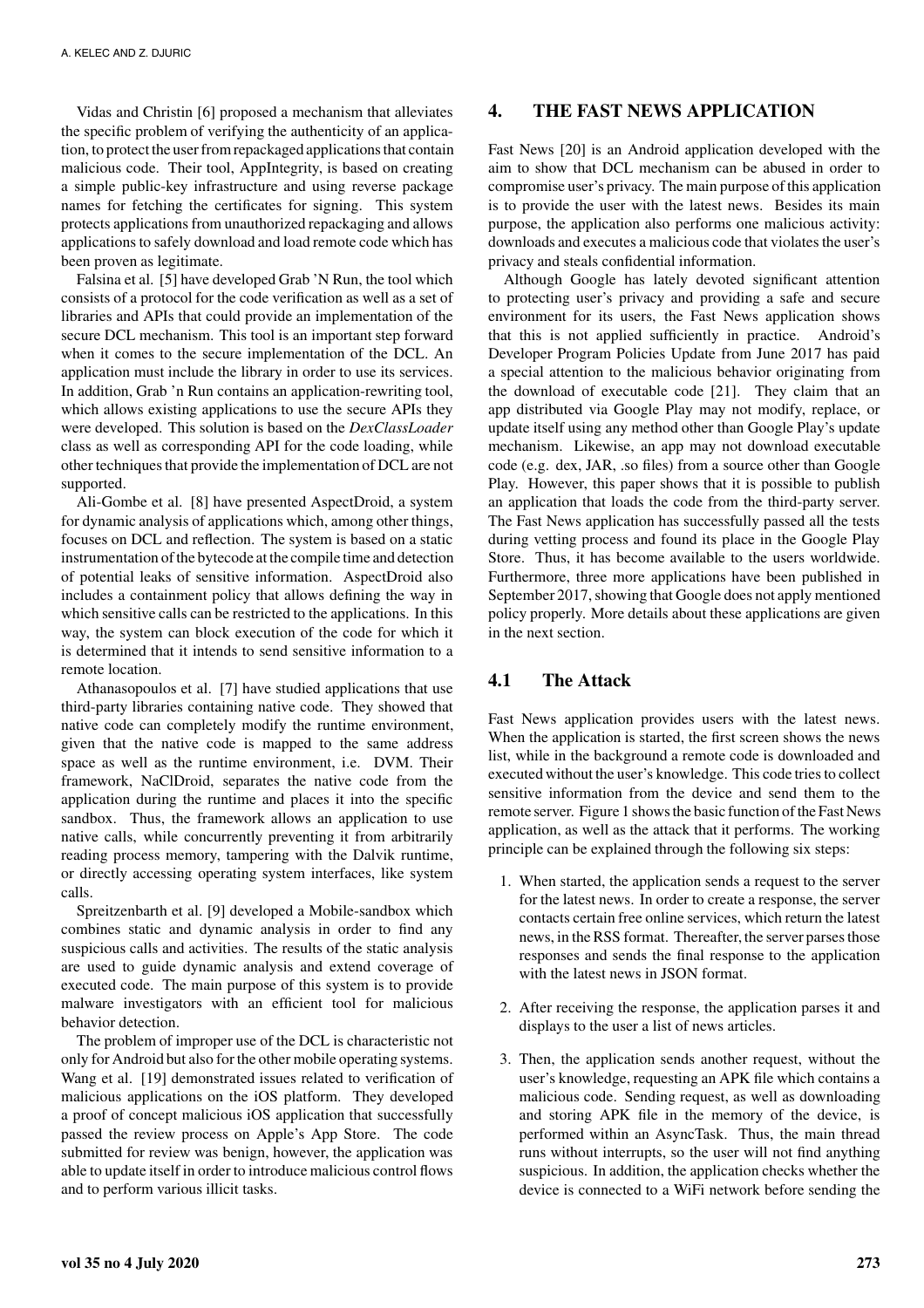

**Figure 1** Fast News application - the basic mechanism of the attack

request because the cellular network usage and MMS might cause some extra fees.

- 4. The application downloads the APK file and stores it in the temporary directory of the external memory.
- 5. In order to read from the device's external memory and write to it, the application should request appropriate permissions. Requesting these permissions could be suspicious to the user. However, this could be justified by the additional explanation that application periodically caches the news and images while running, so the user could read the news even when he is offline. Actually, the application really does that. In addition, it would be possible to implement a functionality which allows the user to save favorite articles and images. However, it is not hard to find justification for a request of some, at first glance not logical, permission. Especially if one has in mind that requesting such permission has passed Google's vetting process.
- 6. When the file download is finished, the application loads it using the class DexClassLoader and makes a call to the certain method. This method searches the external memory and collects potentially sensitive information and packs them into a single file. Subsequently, the file is sent to the attacker's server. After the attack was successfully executed, the application removes the directory containing

the malicious APK file and continues to perform its primary function.

#### **4.2 An Attacker's Possibilities**

After all the steps have been successfully completed, the appropriate file on the server is updated with the new data collected from the end users. A part of this file is shown in Figure 2. In this case, the data related to the specific device and the version of the operating system are sent to the server.

However, in this way, the attacker could also gather other data, such as user's credentials, banking data, contact information, SMS messages, search history, etc. Therefore, the application will misuse permissions allowed by the user, in order to gather personal information and send them to the server.

An attacker could use collected data to monitor the user and analyze his behavior. Thus, he could try to perform some activities on the target group of users, including identity theft and compromising user's privacy.

Limitations of the applications that misuse a DCL largely depend on users and their decisions. Such applications usually have as much freedom as the users give to them, which means that their limitations are related to the permissions assigned by the users. This especially refers to devices with the latest versions of the Android OS (Oreo, Nougat, and Marshmallow), where users can selectively grant permissions to the applications. However,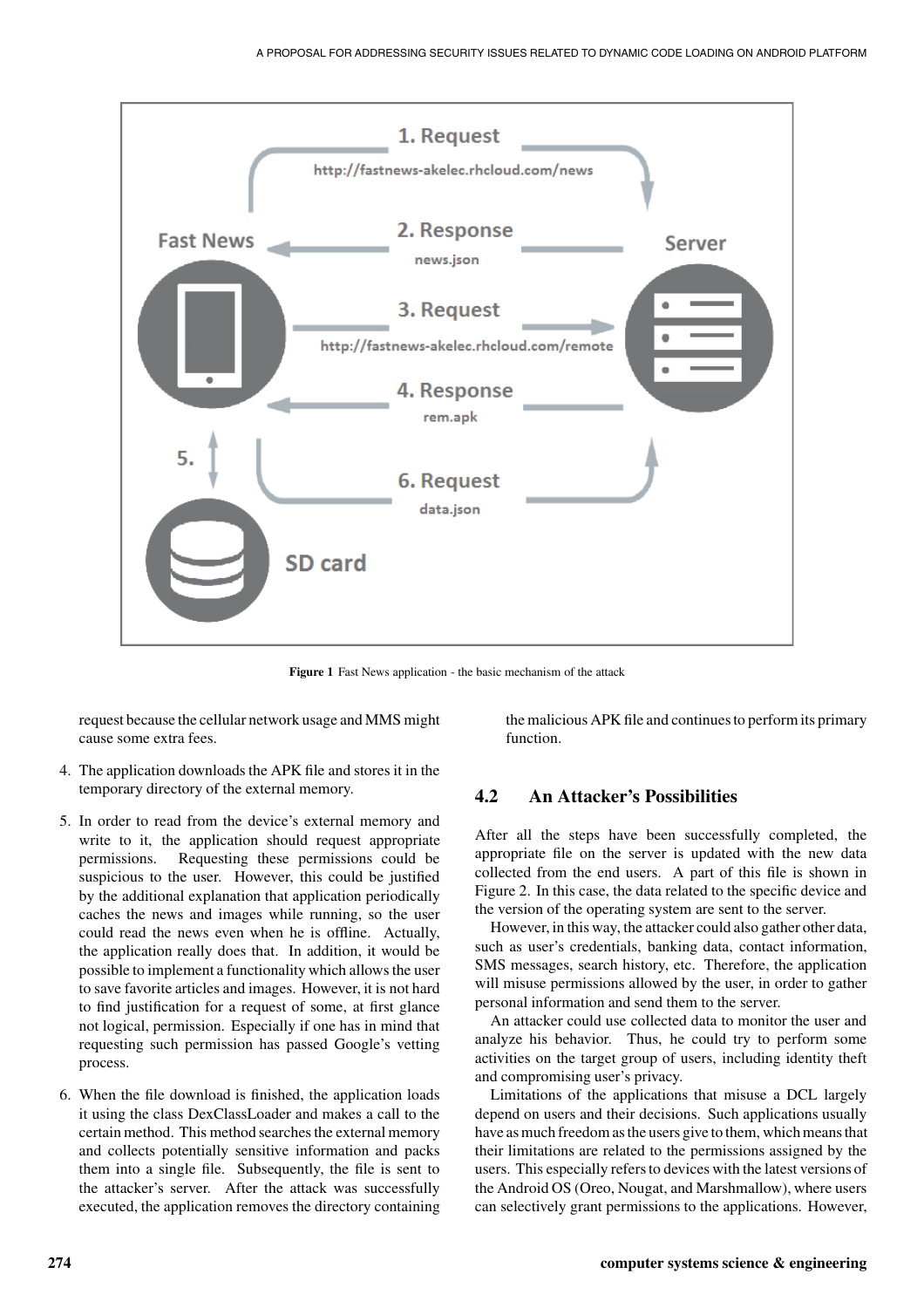```
2018-02-17 (08:21:01) 
Debug info: 
     OS Version: 3.4.0-perf-gd2f961e(D80210e) 
     OS API Level: 17 
     Device: g2 
     Hardware: g2 
     Board: MSM8974 
     Model: LG-D802 
     Product: g2_open_com
------------------------------------------- 
2018-02-26 (10:48:18)
Debug info: 
     OS Version: 3.18.14-11940524(A520FXXU2BQH4) 
     OS API Level: 24 
     Device: a5y17lte 
     Hardware: samsungexynos7880 
     Board: universal7880 
     Bootloader: A520FXXU2BQH4 
     Model: SM-A520F 
     Product: a5y17ltexx
```
**Figure 2** A part of a file with the confidential information collected by the Fast News application

considering studies [22, 23] which have shown that a very small subset of users even reads information about permissions, the Fast News application has no significant limitations from that point of view.

#### **5. EXTENDED ANDROID ECOSYSTEM**

In order to install an application on the device, Android OS contacts the appropriate server that provides applications, such as the Google Play Store. This procedure, which begins when the application is published in the Google Play Store and ends with application's installation on a user's device, is followed by a number of security mechanisms, such as Google Play Review [24], SafetyNet [25], Google Play Protect [26], etc. Some of these mechanisms are placed on the server and some on the Android device. They are responsible for protecting the entire Android ecosystem from malicious applications and a variety of fraud originating from the external environment. Although they are introduced as strong and secure mechanisms, in the previous section it is practically demonstrated that they can be circumvented, putting a significant number of users at risk. Google Play Review has allowed the Fast News application to be found in the Google Play Store, while Google Play Protect has allowed the application to be installed and launched on the user's device. Even after a subsequent scan, this mechanism has not detected the Fast News application as malicious.

In order to address problems related to the execution of the remote code which is malicious, a proposal of the extended Android ecosystem is presented in this section. The extended system relies on DCLVerifier, an Android service which should be responsible for detecting every download of a remote code and for sending that code to the verification server before the application is allowed to load and execute the code in question. In this way, it is not allowed to execute any remote code that has not been verified and marked as legitimate.

#### **5.1 DCLVerifier Service**

For security reasons, Android requires that all the content which applications download from a remote location must be stored in the external memory of the device before the content is used. Exactly this restriction has served as the basis for the implementation of the DCLVerifier. DCLVerifier is an Android service whose assignment is to observe the changes occurring in the external memory and thus detect any attempt to download any remote code. For observing the file system, it uses a modified version of the class FileObserver, called RecursiveFileObserver, which allows detection of changes in the entire tree of directories and files. In order to detect changes in the entire file system, DCLVerifier is configured to observe the root directory of the external memory.

DCLVerifier runs in the background, thus, the user of the device is not aware of its presence. Furthermore, it is very lightweight when it is about resources consumption, so the impact on the device performance is negligible (this will be discussed in more detail in Sections 6 and 7). The service starts automatically after the device powers on. The BroadcastReceiver launches the DCLVerifier service after receiving the action BOOT\_COMPLETED from the OS. This service is running in the background as long as the device is turned on so that it could not be circumvented.

When detects the presence of a new file in the file system, DCLVerifier first replaces the original file name and extension, with some randomly generated array of characters. Thus, an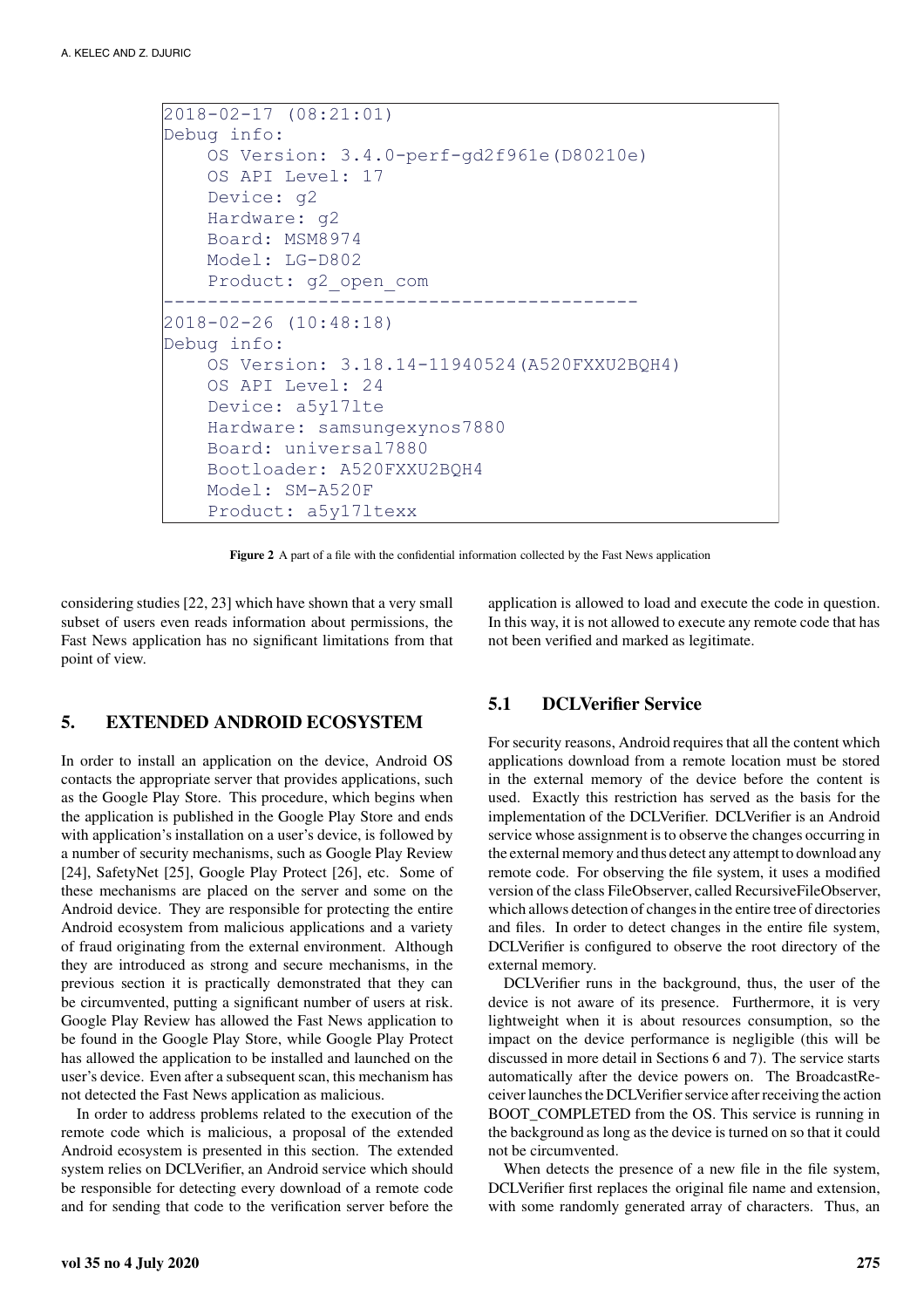| $1 10:47:47.066$ fastnews | REQUESTING: http:///rem.apk                              |
|---------------------------|----------------------------------------------------------|
|                           | 2 10:47:47.068 dclverifier DETECTED: /storage//rem.apk   |
|                           | $3\ 10:47:47.068$ dclverifier RENAMED: /storage//q1\$.14 |
|                           | $410:47:47.068$ dclverifier VERIFYING: /storage//q1\$.14 |
|                           | 5 10:47:47.172 dclverifier APPROVED: /storage//rem.apk   |
|                           | 6 10:47:48.173 fastnews LOADING: /storage//rem.apk       |

**Figure 3** An excerpt from the log files of the DCLVerifier service and the Fast News application at the moment of downloading the file

appropriate application cannot find the expected file by its name. Although this step does not seem to be quite safe given that renaming the file could produce a race condition or would not hide the file sufficiently well and it could still be found by a malicious application, this approach has proven to be convincing and reliable. For instance, a malicious application could search an external memory in order to find a file by its hash, but this is an incomparably longer process than the verification process performed by the DCLVerifier. Alternatively, the DCLVerifier could use the class FileLock to lock the file after its detection. In this way, other processes would be prevented from accessing the file until the DCLVerifier releases it. However, such an approach has not proved to be necessary.

After the file is downloaded, the service checks if the file contains any piece of the executable code or it is the arbitrary file, such as image, audio or video file. This check is performed inside the method containsExecutiveCode which returns true if one of the following conditions is met:

- APK file, i.e. an archive containing the files such as classes.dex, AndroidManifest.xml, etc.,
- JAR file, i.e. an archive containing files with the Java code,
- other archives that contain at least one file with the extension .class or .java,
- an executable file, i.e. a file containing some of the famous magic numbers related to the executable file types [27].
- a binary file with the unknown content, i.e. a file which mime type could not be determined by calling a method probeContentType of the class Files or methods of the class MimeTypeMap, or a file that has the mime type application/octet-stream, representing an arbitrary binary content.

In the case of some of these files, the service computes the hash of the file, signs it digitally and sends to the verification server. The original name will be returned to the file, only after it is determined that the code that is contained within the file is not malicious. Otherwise, the service will remove the file and add its hash in the register of the malicious files. If the method containsExecutiveCode returns false, the service will automatically restore the original file name, so the appropriate application will have the access to the downloaded file.

If the application tries to dynamically load multiple files, the service will detect any attempt and all files will be processed separately. This is possible due to the fact that the service is executed within the AsyncTask. In this way, when the new file

is detected on the file system, a new instance of the service, which is responsible for the processing of that file, is created.

DCLVerifier has successfully detected any attempt to load a malicious code by the Fast News application. During the first launch of the application, the hash of malicious code was added in the register of malicious applications, thus permanently preventing applications to load this file. An attacker could try to circumvent this hash-based approach by creating multiple different files and injecting the same malicious code in them. Although each file would have a different hash, the service would detect each file as malicious and add all these different hashes to the database. In addition, an attacker could generate several different applications that will load the same malicious file, but such an attempt will also be blocked by the DCLVerifier. In order to demonstrate this, three more applications, Fast News Sport, Fast News Cars and Fast News Business, have been created. All three were published in the Google Play Store successfully and were installed on the user's device, but all three were stopped in an attempt to load malicious code.

DCLVerifier is implemented to verify the presence of a new file on the file system and react before the application that initiated the file download comes into possession of it. This is possible due to the fact that the class FileObserver detects the presence of the new file as soon as the first byte of that file is saved on the file system. Unlike to this class, an application that tries to download the file has to wait until the entire file is downloaded. As a proof of this claim could be used an excerpt from the log files of the DCLVerifier and the Fast News application. The conjoint excerpt of those two logs is presented in Figure 3. The excerpt refers the period from the beginning of the (benign) file download to the completion of its verification and loading by the application. Line 1 shows the moment when the application initiates the file download. Line 2 shows the moment when DCLVerifier detects the presence of a new file in the file system. After that, the service renames the file with some randomly generated string of characters, as shown in Line 3. Line 4 refers to the process of verification of the file to determine whether a file contains malicious executable code. Lines 5 and 6 show the moments when the service returns the original name to the file and the application loads the file, respectively.

The figure shows that the DCLVerifier service detected the presence of the file as soon as download started. On the other hand, the Fast News application tries to load a file from the external memory after the file is verified. Thus, the application could not load the file before the file is approved.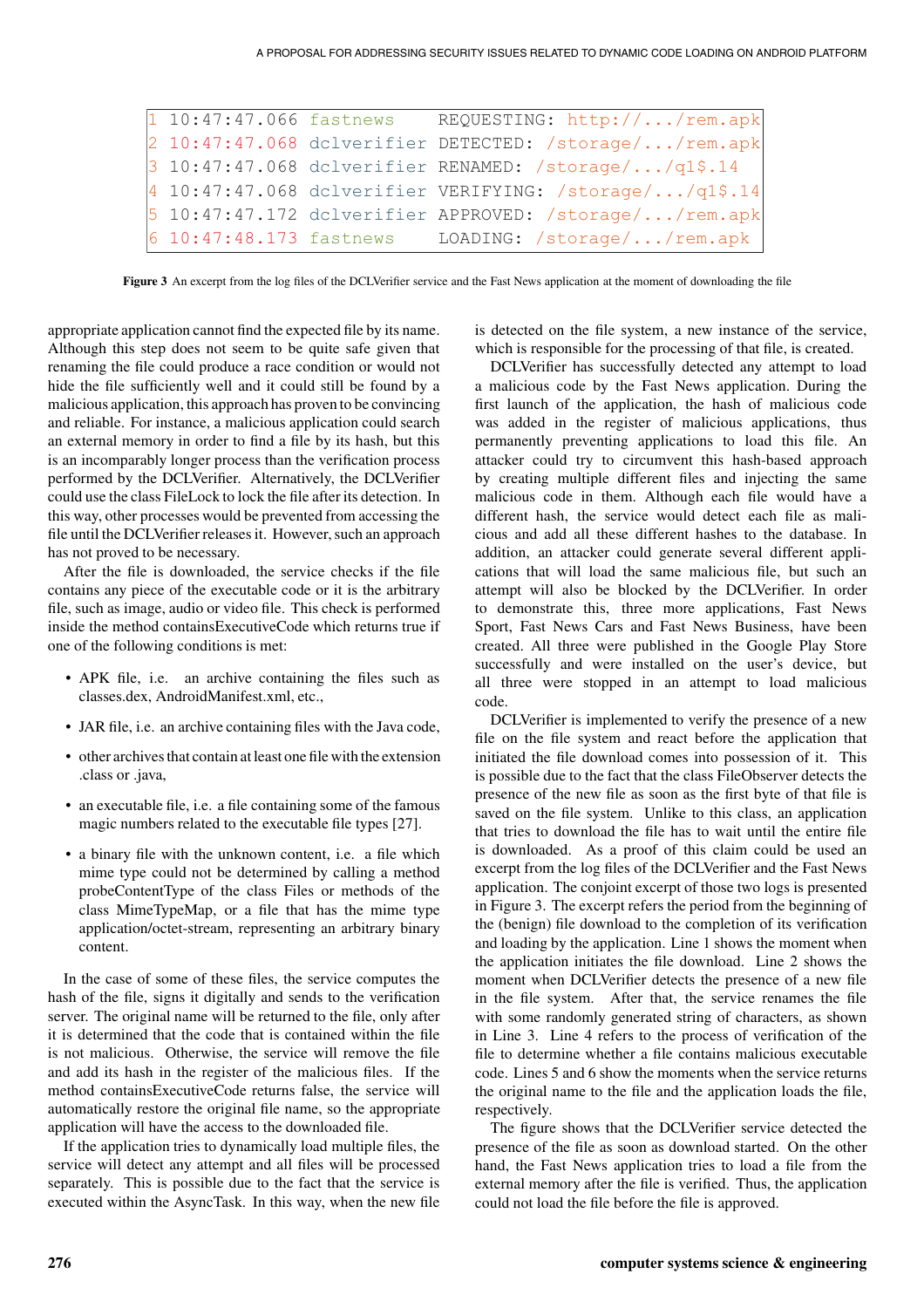

**Figure 4** Deployment diagram for the modified Android ecosystem

#### **5.2 Extended Ecosystem Overview**

Figure 4 shows a deployment diagram for the extended Android ecosystem. The system implies the existence of the verification server which communicates with the DCLVerifier.

Since the remote code has an equivalent structure as the application code, the existing mechanisms that verify applications while publishing in the Google Play Store can also be used for the verification of downloaded code. Google Play Review is a security mechanism responsible for the detection of potentially dangerous applications and preventing such applications to be in the Google Play Store. Due to the comprehensiveness of this mechanism, this paper does not focus on the creation of a new protocol for code verification, but it proposes the introduction of the verification server in the Android ecosystem.

Verification server hosts an application that has the assignment to compare the hash values and to verify the remote code. The server maintains two registers which contain digital signatures of the files that are verified. The first register contains signatures of the legitimate files, while the second register contains the signatures of the malicious files. The verification server would be introduced as a separate module, so the existing system would not have to be subject to any modifications.

#### **5.3 The Working Principle**

Integrity checks that this system imposes, include searching the register which contains the digital signatures of the legitimate files. The digital signature of the code implies the hash computed by the SHA-256 algorithm.

The working principle of the proposed system consists of the following three steps:

- 1. When an application attempts to download and execute a remote code, DCLVerifier service detects the attempt and computes the hash of the code. Then the service sends the hash to the verification server. The server then searches the register with the signatures of legitimate files to find a match with the received hash. If the match is found, the server sends a response to DCLVerifier with the permission that allows the application to load the file. Otherwise, the server will search the register of the malicious files. If the match is found in this register, the server will send a response to not allow the code loading. If there is no match in any register, then the server will require the downloaded file for its verification.
- 2. After receiving the response, DCLVerifier decides the next step. If the server requires a remote code, the service adds it to the new request and sends to the server. The server verifies the code in order to determine whether it is malicious. The tests could be similar to the those performed within the Google Play Review mechanism. If the tests show that the code is legitimate then its hash will be added to the register with signatures of legitimate files. Otherwise, the register with signatures of malicious files will be updated. After that, the server returns a response to the DCLVerifier service.
- 3. DCLVerifier service decides whether the application will be allowed to execute the downloaded code.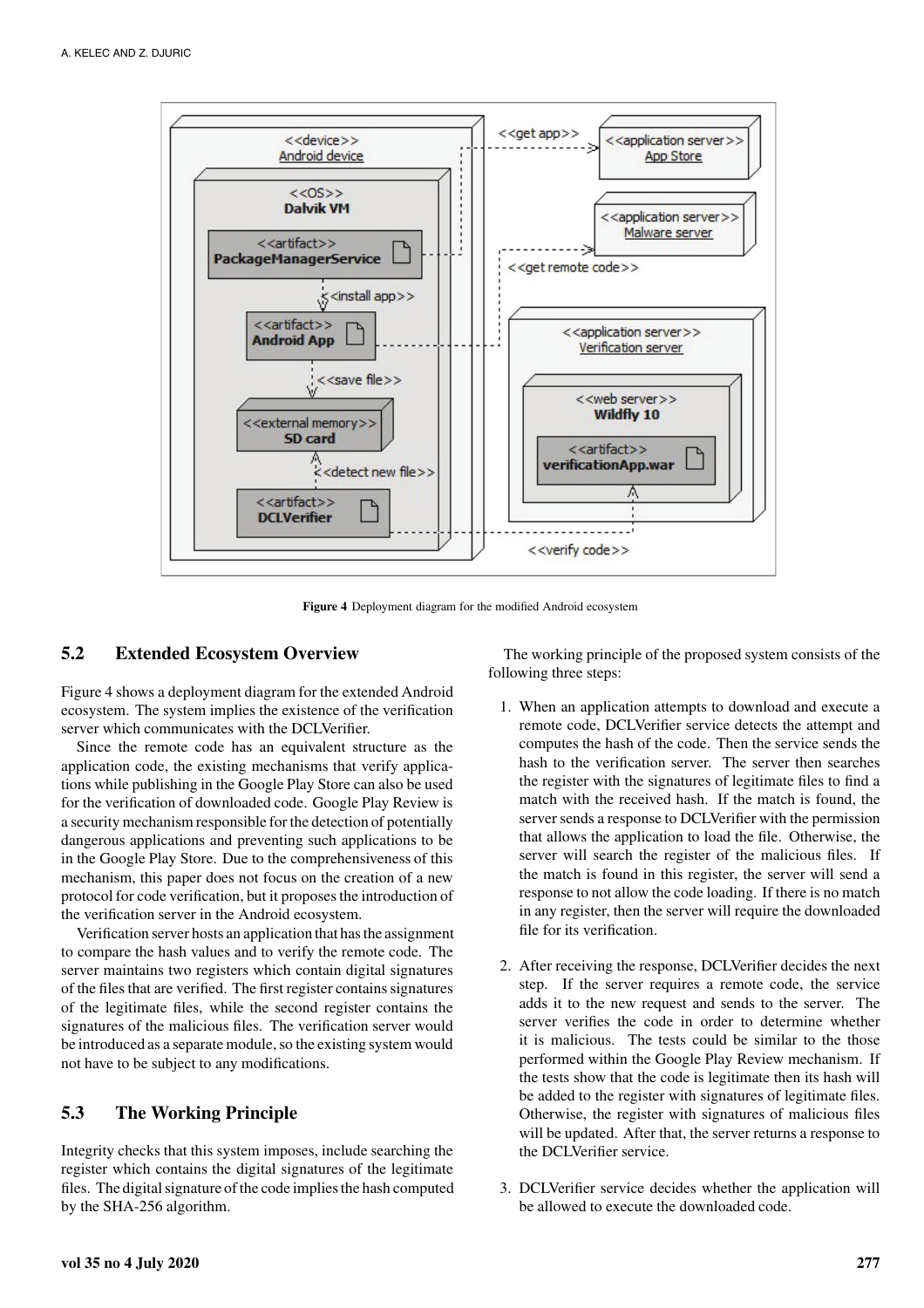

**Figure 5** Protected communication between the DCLVerifier service and the verification server

#### **5.4 The Secure Communication**

In order to protect a communication between DCLVerifier service and the verification server, it is necessary to use appropriate algorithms and protocols. In the case of the insecure communication, an attacker could perform MITM attack and modify the data contained in the request and response. In this way, for instance, the user's device could allow execution of a malicious code.

It is well known that all the applications that are published in the Google Play Store have been signed by a programmer's selfsigned certificate. This means that there is no certificate authority to issue certificates to the participants and verify them during communication. Creating a PKI (public key infrastructure) and storing certificates of all Android devices on the server side would significantly facilitate the implementation of the secure protocol for the communication between the DCLVerifier and verification server. However, it would require too much effort, so that idea was not considered in this paper.

Instead, the proposed system implies that the user devices keep the server's certificate for the response verification. This certificate could be forwarded to the user devices through the

secure channel using a simple update from the Google Play Store. The certificate would be stored in an appropriate system directory, in order to protect it from an unauthorized use. Figure 5 shows a Sequence diagram that models the protected communication between the DCLVerifier and the verification server.

The protected communication can be described as follows:

- 1. When a request is prepared, the DCLVerifier computes a hash (h1) of the entire request and saves it for the later verification. Then, DCLVerifier encrypts the request using the public key from server's certificate and sends encrypted data to the server.
- 2. After the request is received, the verification server can decrypt it using its private key and extract the hash of the code from it. When the search of registers is finished, the server creates a response for the client. In addition, the server computes a hash (h2) of the request in the same way as the DCLVerifier and includes it in the response. Then, the server digitally signs the response and sends it to the client.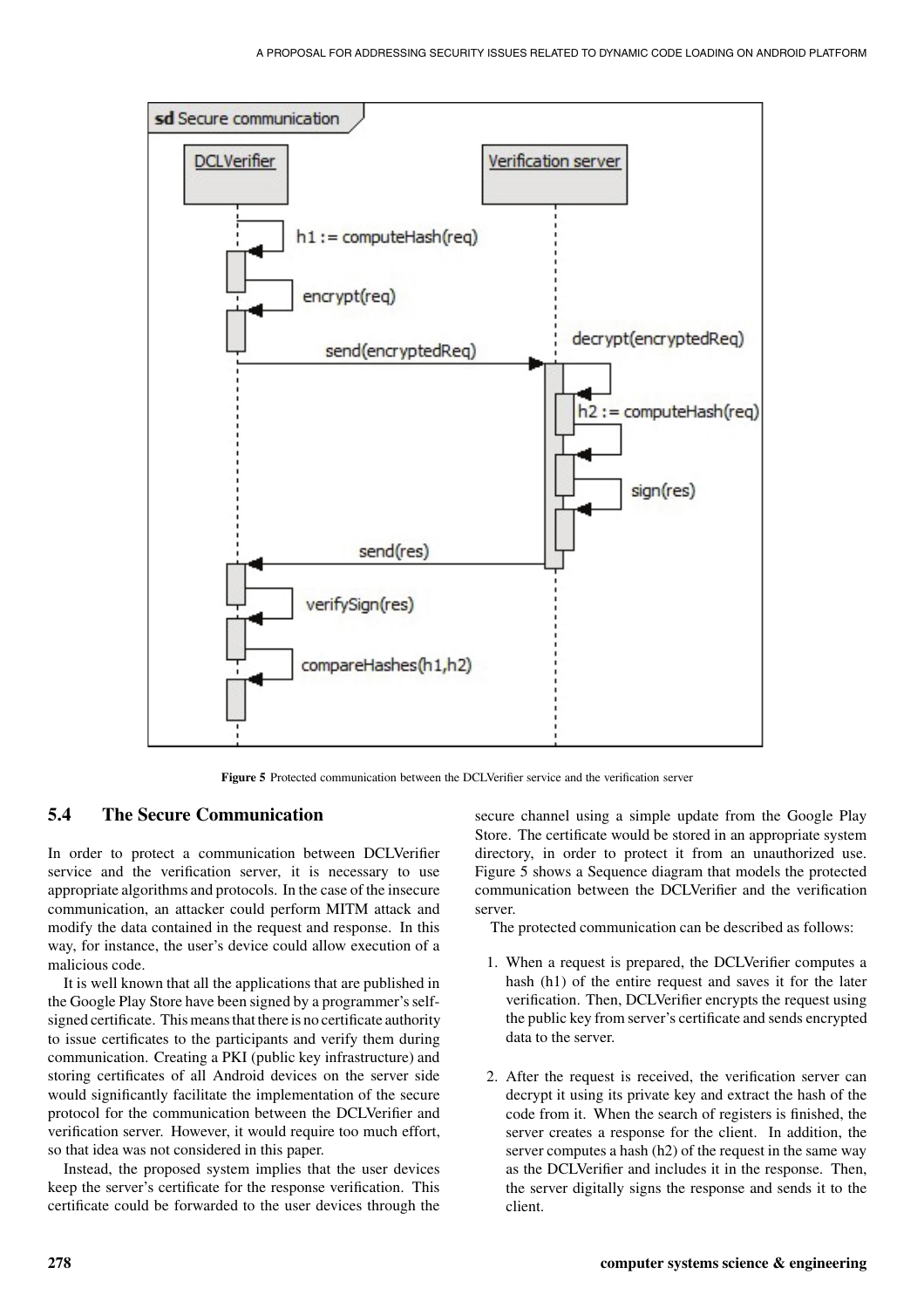| <b>File type</b> | <b>Detected</b> | Proc. time (ms) | Detection rate $(\% )$ |
|------------------|-----------------|-----------------|------------------------|
| <b>APK</b>       | 10/10           | 120             | 100                    |
| JAR              | 10/10           | 114             | 100                    |
| class            | 10/10           | 88              | 100                    |
| dex              | 10/10           | 94              | 100                    |
| exe              | 10/10           | 93              | 100                    |
| com              | 10/10           | 92              | 100                    |
| bin              | 19/20           | 84              | 95                     |
| binary file      | 20/20           | 106             | 100                    |
| unknown file     | 18/20           | 102             | 90                     |
| <i>jpg</i>       | 0/10            | $\theta$        | $\theta$               |
| pdf              | 0/10            | 0               | 0                      |
| avi              | 0/10            | $\theta$        | $\Omega$               |
| Summary          | 117/120         | 99.22           | 98.33                  |

**Table 1** Results of testing a DCLVerifier service with various file types.

3. After receiving the response, DCLVerifier first verifies the digital signature. Then, it checks whether the received hash (h2) matches to the computed one (h1). If hashes are matched, it means that the server received an original and unmodified request and the service should consider the response content. If hashes do not match, the service will reject the response.

The proposed communication model can be considered a safe and resistant to attacks. The only way to break this secure communication is by performing hash collision attack. Since it is proven that the SHA-1 algorithm is not completely resistant to collision [28], the proposed system uses the SHA-256.

Additionally, this communication could be based on a more complex protocol, which would include a Session ID, in order to protect the server against invalid requests. Such a protocol implies establishing a secure tunnel between the client and the server and generating a Session ID on the server. The Session ID must be included in the first message that is sent from the server to the client. Furthermore, the client should include a Session ID obtained from the server at every request. However, such communication protocol would introduce an additional delay and would slow down the whole process of the code verification.

#### **6. TESTING AND EVALUATION**

Any new software should go through a detailed process of testing and evaluation in order to determine its relevance, efficiency, and effectiveness. When it comes to the proposed system, DCLVerifier and its capability of detection files with executable code, as well as the communication to the verification server, are the main components to be tested. Furthermore, the impact of this service on the performance of the device as well as the resources needed to perform such a processing is very important.

For testing DCLVerifier a test set of 150 files of various types has been created. The testing application loaded these files dynamically using DexClassLoader class. In addition, a simple prototype of the verification server is developed for testing purposes. On the server, the two registers with 100,000 different hashes have been created.

Testing results are shown in Table 1. The results show the success of detection of files that could potentially contain executable code. In addition, the average time required to process these files is shown. When it comes to the standard Java-based file types, such as APK, JAR, class, dex, etc., the detection rate is very high. DCLVerifier has detected all of 40 files of this type and sent them to the verification server. The same success rate has been achieved when it comes to executable files, i.e. files with the extension exe, com, etc. When it comes to the files with unknown (binary) content, service has detected 57 out of 60 files that potentially contain executable code, while 3 files were omitted. Other file types, such as pdf, jpg, avi, etc. are not detected because they have famous magic numbers, that are not related to the executable files. Thus, the application has been able to load them.

Table 1 shows that the average detection rate of the files that potentially contain executable code is about 98%. However, when calculating this percentage, files which are recognized as files with the standard types, have not been considered.

Furthermore, Table 1 shows the average time required to process a file. Processing time includes time needed for detection of the file, time spent for hash computation and sending to the server, a time needed for searching the registers and time spent for returning the results back to the device. The table shows that the average time required to process any type of file is about 99 milliseconds. In the tests devices with the following specifications have been used:

- Samsung Galaxy A5 with octa-core 1.9 GHz CPU,
- Red Hat server, i.e. a virtual machine powered by two vCPUs with memory ratio up to 512 MB and 1GB of RAM.

The results show that such a system could operate without the need for allocation of the significant amount of resources on both sides (device and server). When installed on a device, DCLVerifier occupies only 5.04 MB of the storage. Furthermore, the time required to process files that applications dynamically load should not affect the performance of the devices and applications.

An analysis of power consumption is also an important aspect to consider when it comes to introducing additional processing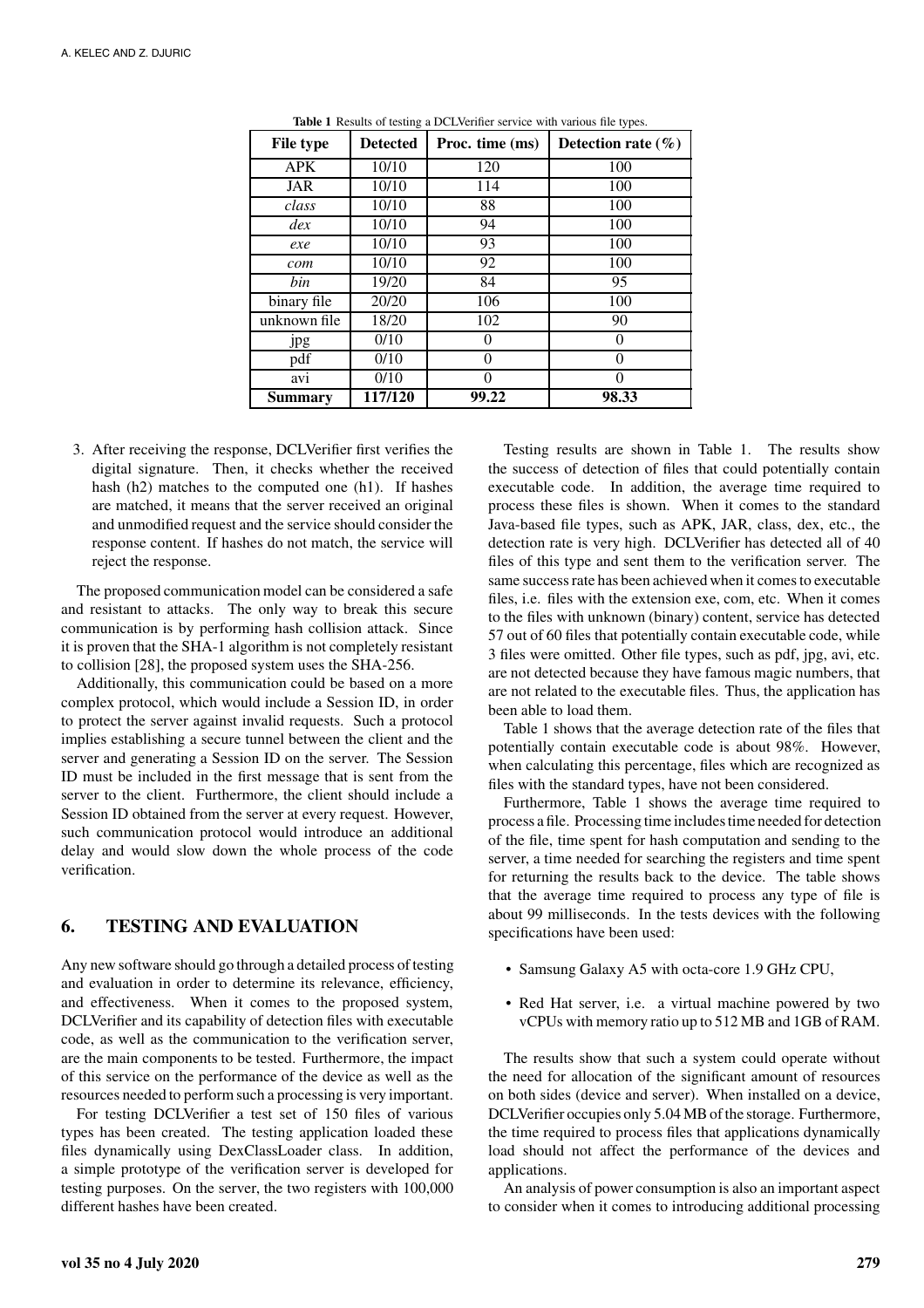on mobile devices. It is well known that smartphones have limited power resources, so any additional consumption could have negative consequences. Research [29] has shown that the majority of power consumption can be attributed to the GSM module and the display when it comes to smartphones. Furthermore, the paper [30] has shown that the CPU-intensive calculations are minor power consumers compared to some hardware components, such as GPS receiver. DCLVerifier runs in the background and most of the time it resides in a sleeping mode. It wakes up only when a new file appears on the device. The Android operating system runs many services, so the addition of DCLVerifier service increased the power consumption insignificantly. Additionally, the "App Info" from the device's settings has shown no battery draining.

## **7. LIMITATIONS**

Although the proposed system shows the potential to seriously and fully address the problem that exists since the very beginnings of the Android, there are certain limitations of the proposed system and segments which could be improved.

## **7.1 Static Analysis**

Static analysis typically involves inspection of the application bytecode and monitoring of instructions and calls that can be potentially dangerous and lead to leaks of confidential information. Dynamic analyzers monitor the application during its execution and focus on the actions that application performs dynamically. The system described in this paper is based solely on the dynamic analysis and does not consider the APK file, but only the content that application downloads at the runtime. Theoretically, it is possible to pack a malicious code within the APK, which the application would load and execute at the runtime. However, detection of such code is subject to mechanisms for verification of the application before its publication.

## **7.2 Detection of Files With Executable Code**

Although the DCLVerifier is very effective when it comes to detecting new files in the external memory, it is hard to determine the success of detection in the real system. Section 5 describes an algorithm that, among other things, uses a method of the magic number for detection of executable code in files. Theoretically, there is a chance to circumvent this checking mechanism if the magic number is removed from the file or changed to an unknown value. However, this situation should be also addressed by considering that, in this case, it comes to the binary file with unknown content, which would be detected. In addition, this algorithm also uses other approaches to detect files with executable code.

## **7.3 Executing Scripts**

If they want to avoid executing code directly on the Android platform, attackers can take advantage of some of the scripting languages for the injection of malicious code. In that case, the application does not have to load executable code, but a simple text file that will be interpreted by the appropriate interpreter. Examples of misuse of the WebView related to this approach are given in [31]. Unfortunately, this paper does not address such attacks, given that it is a code that is not executed directly on the Android platform but in the context of the web browser. Obviously, this is more subject to web security issues.

# **7.4 Performance Impact and Costs**

The proposed system introduces additional components in the Android ecosystem, which implies certain costs. A number of verification servers could grow significantly, depending on the amount of the work that should be performed. The introduction of the DCLVerifier service entails additional processing on the device. However, the vetting process that the DCLVerifier performs is very efficient and measured in milliseconds, so the applications should not experience any degradation of performance. Unlike sending a hash of the file to the server, sending the entire file could have a greater impact on the performance. This could be especially important if the application repeatedly obtains remote files during execution. However, the assumption is that these situations are rare and applications that load code dynamically, do not perform it too often because it would significantly affect the application's performance. Sending the file to the server, also should not be time-critical, if we take into account that the size of these files is usually in the order of kilobytes. Tests have shown that this time is usually expressed in milliseconds.

## **8. COMPARISON WITH THE EXISTING SOLUTIONS**

The approach described in this paper has certain similarities with the approach used in [3]. However, there are several key advantages of the approach presented in this paper that make it feasible as opposed to [3]. The main difference relates to the method of detecting DCL as well as the layer of architecture which implements this mechanism. DCLVerifier service can be quickly and easily installed on all Android devices with just one update from the Google Play Store. On the other hand, modifications within the Android OS that have been proposed in [3], require updating the OS on all devices, which is often a very slow and lengthy process, when it comes to Android. Furthermore, when one considers the high level of fragmentation of the Android OS versions [32], it is very likely that a large number of devices would never receive the necessary update. On the other hand, any intervention and modification of the system are very easy to apply by simply publishing an updated version of DCLVerifier service, as opposed to complicated changes within the OS. In addition, in the approach that is described in this paper, the complete processing related to verification of the remote code is performed on the verification server, unlike to [3], wherein the verification performs mainly on the device, making the verification mechanism transparent and vulnerable.

StaDynA [1] is the system that has successfully addressed the problem of hidden calls related to the DCL mechanism.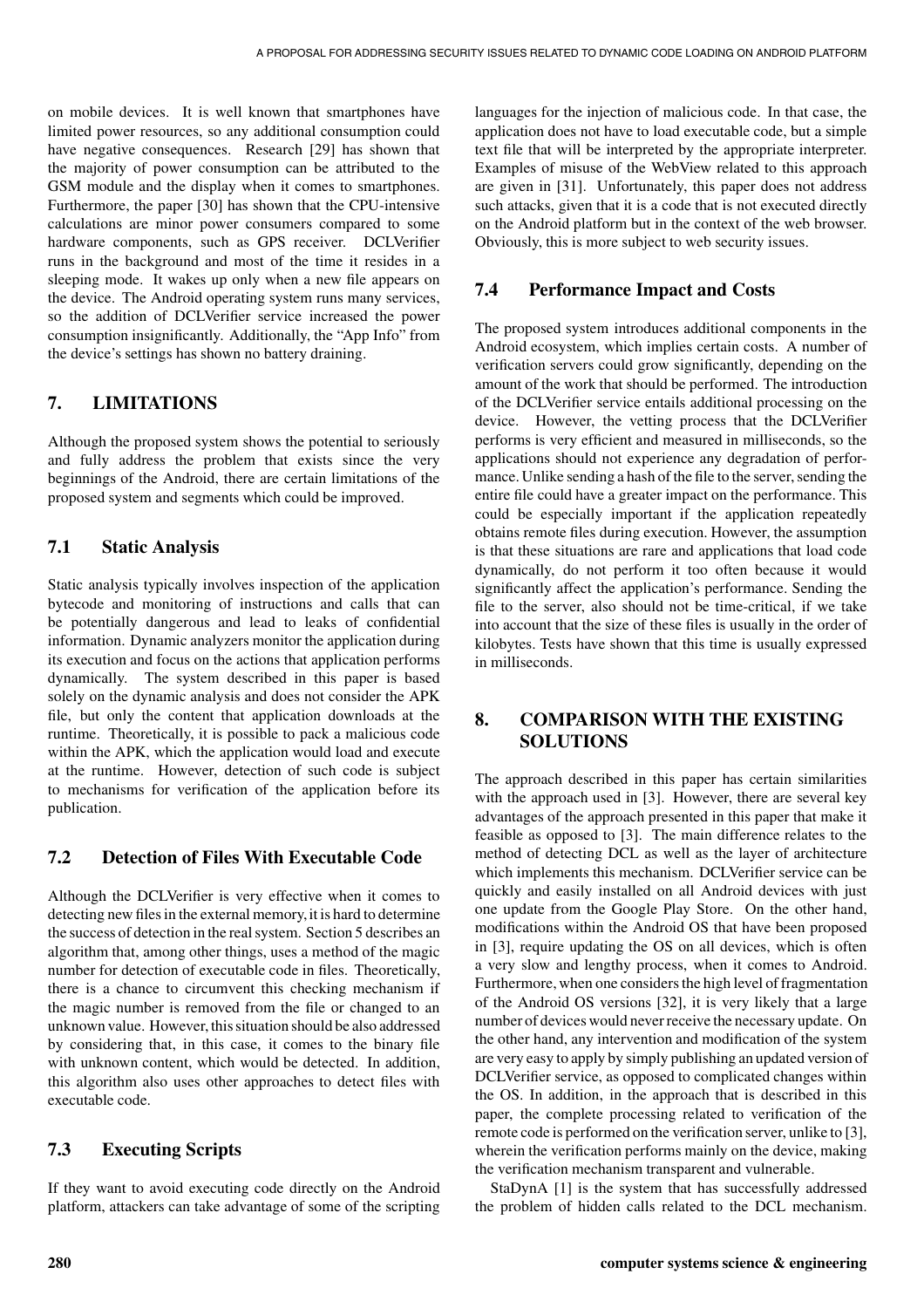The system combines static and dynamic analysis to enhance an MCG of the application. However, in order to detect malicious DCL calls by the system, an application must initiate them and load malicious code. In other words, this system cannot prevent the application to dynamically load malicious code, but only to find that the code loaded, is malicious.

AspectDroid [8] uses a similar approach, performing the static instrumentation of the bytecode at the compile time and detecting potential leaks of sensitive information. Furthermore, this system includes a containment policy that allows defining the way in which sensitive calls can be restricted to the applications. However, this component is not described in detail in [8], and it is not known on what principle it works and whether it can detect all of the techniques for the implementation of DCL mechanism, described in this paper.

The solution offered by Vidas and Christin [6] is based on the PKI system and using reverse package names for fetching the certificate for signing. Although this work represents a significant step forward in ensuring secure communication and protecting remote code against unauthorized modifications, yet it does not solve all the problems that are related to the DCL concept. Specifically, this system protects applications from unauthorized repackaging and allows applications to safely download and load remote code which has been proven as legitimate. However, this system generally cannot detect attempts to dynamic load malicious code and thus cannot prevent misuse of the DCL.

Grab 'N Run [5] is the library that allows the implementation of secure DCL concept, wherein it must be included in the application in order to provide its services. In this way a dependency between the application and the external library is created, whereby a loss of the flexibility, portability, and reliability of the entire system occurs. In addition, this solution is acceptable only for applications that use *DexClassLoader* class and associated API to load code, while other methods for DCL, which are described in this paper, are not covered. Furthermore, this solution, as well as one described in [6], provides the implementation of the secure DCL only when it is used in the legitimate purposes, while illegal attempts to download and execute the code are not addressed. In other words, the Grab 'N Run is statically oriented system and cannot detect attempts of dynamic code loading by the malicious applications.

NaClDroid [7], as well as other systems based on the concept of the sandbox, has addressed the problems related to the injection of the malware through native code. However, the techniques for dynamically code loading at the layer of DVM are not covered by these solutions.

#### **9. CONCLUSION AND FUTURE WORK**

This paper describes the extended Android ecosystem that addresses the problems related to the abuse of the DCL. DCLVerifier service, as the main component responsible for preventing the applications to load a malicious code, is developed. In addition, the proposal of an organization of the verification server is given as well as the working principle of the whole system. The proposed system has shown promising results in detecting files downloaded from third-party servers

that could potentially contain executable code. The paper also describes the application whose publication in the Google Play Store has shown that the existing security mechanisms still do not properly address the abuses of the DCL mechanism.

As a future work, the plan is to develop a prototype of the verification server as well as a complete system with associated components and to optimize it in order to minimize the impact on device's performance. This particularly refers to the development of the new version of DCLVerifier which should increase the speed of processing by caching the hashes of the files that are most frequently downloaded. It also refers to a new version of the algorithm which DCLVerifier uses to decide whether the detected file potentially contains executable code. In addition, a detailed testing of the system and determining its efficiency against all DCL-related techniques is imposed. As a part of the future work, the plan is to integrate the appropriate static analyzer in the proposed system, to achieve complete protection against malicious code. Finally, the plan is to evaluate the system against known malware databases.

This paper deals with Android as the most widespread operating system. Although other operating systems are based on different technologies, there are many common features that would facilitate the implementation of the proposed system. For instance, the iOS ecosystem has many similarities to the Android ecosystem, such as application publishing, permissions model, etc. Wang et al. have shown that iOS applications perform dynamic code loading similarly to Android applications [19]. This encourages the authors to argue that the proposed solution can be ported to other operating systems while retaining core functionality and algorithm logic. Future work will include plans to adapt and apply the proposed solution to other mobile operating systems.

#### **REFERENCES**

- 1. Y. Zhauniarovich, M. Ahmad, O. Gadyatskaya, B. Crispo, and F. Massacci, "StaDynA: Addressing the Problem of Dynamic Code Updates in the Security Analysis of Android Applications," in *Proc. 5th ACM Conference on Data and Application Security and Privacy*, ACM, 2015, pp. 37–48.
- 2. V. Rastogi, Y. Chen, and X. Jiang, "DroidChameleon: Evaluating Android Anti-malware Against Transformation Attacks," in *Proc. 8th ACM SIGSAC Symposium on Information, Computer and Communications Security*, 2013, pp. 329–334.
- 3. S. Poeplau, Y. Fratantonio, A. Bianchi, C. Kruegel, and G. Vigna, "Execute this! Analyzing Unsafe and Malicious Dynamic Code Loading in Android Applications," in *Proc. of the ISOC Network and Distributed System Security Symposium (NDSS)*, 2014.
- 4. L. Falsina, Y. Fratantonio, S. Zanero, C. Kruegel, G. Vigna, and F. Maggi, "Grab 'N Run: Secure and Practical Dynamic Code Loading for Android Applications," in*Proc. 31st Annual Computer Security Applications Conference (ACSAC)*, 2015, pp. 201–210.
- 5. Y. Zhou and X. Jiang, "Dissecting Android Malware: Characterization and Evolution," in *Proc. of the 2012 IEEE Symposium on Security and Privacy (S&P)*, 2012, pp. 95–109.
- 6. T. Vidas and N. Christin, "Sweetening android lemon markets: Measuring and combating malware in application marketplaces," in *Proc. of the 3rd ACM Conference on Data and Application Security and Privacy (CODASPY)*, 2013, pp. 197–208.
- 7. E. Athanasopoulos, P. V. Kemerlis, G. Portokalidis, and D. A. Keromytis, "NaClDroid: Native Code Isolation for Android